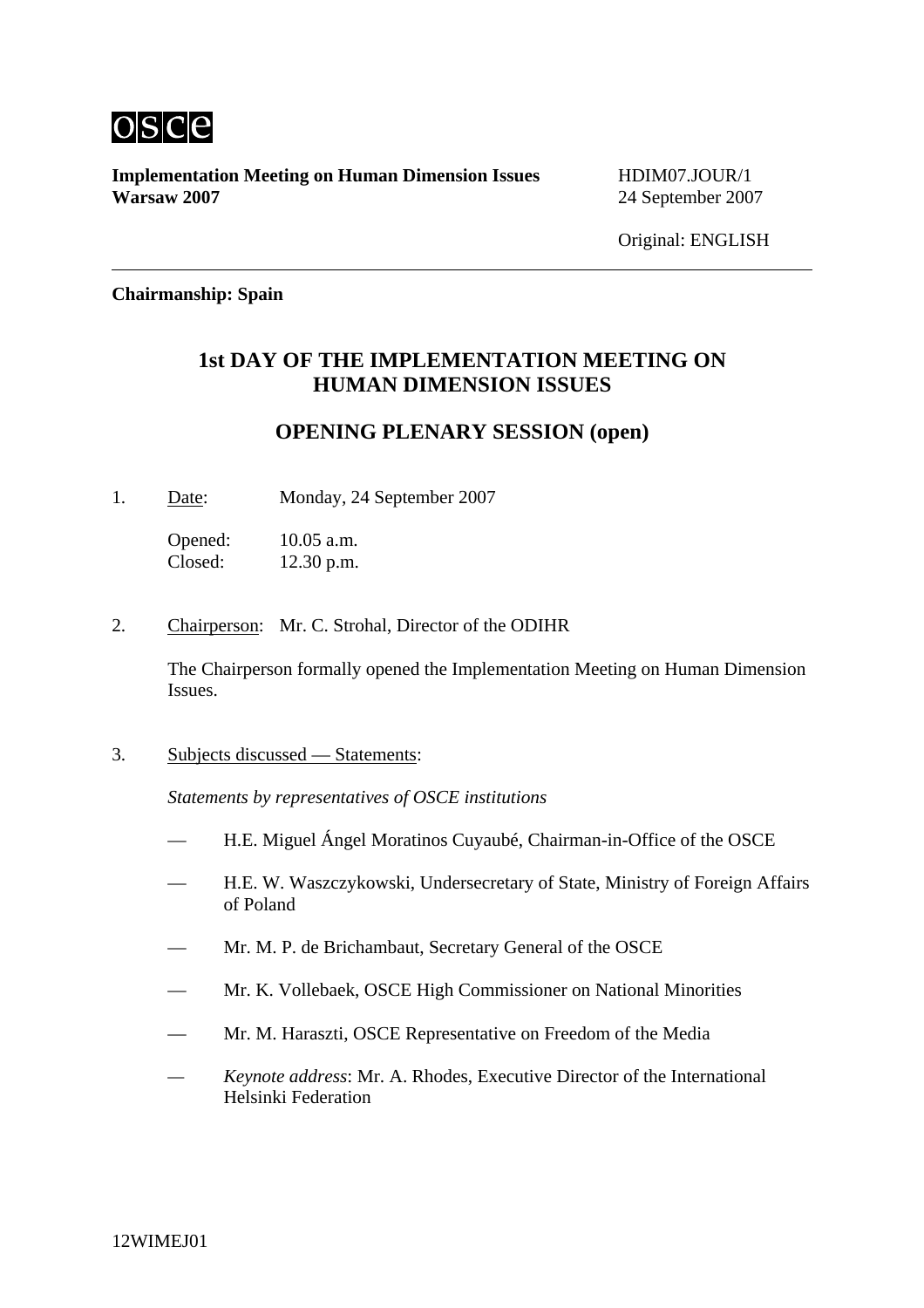### *Opening statements*

Portugal-European Union, Ukraine, Norway, Serbia, Belarus, Switzerland, Russian Federation, United States of America, International Federation for Human Rights, ODIHR

Right of reply: Russian Federation, United States of America

## 4. Next meeting:

Monday, 24 September 2007, at 3 p.m., in the plenary hall